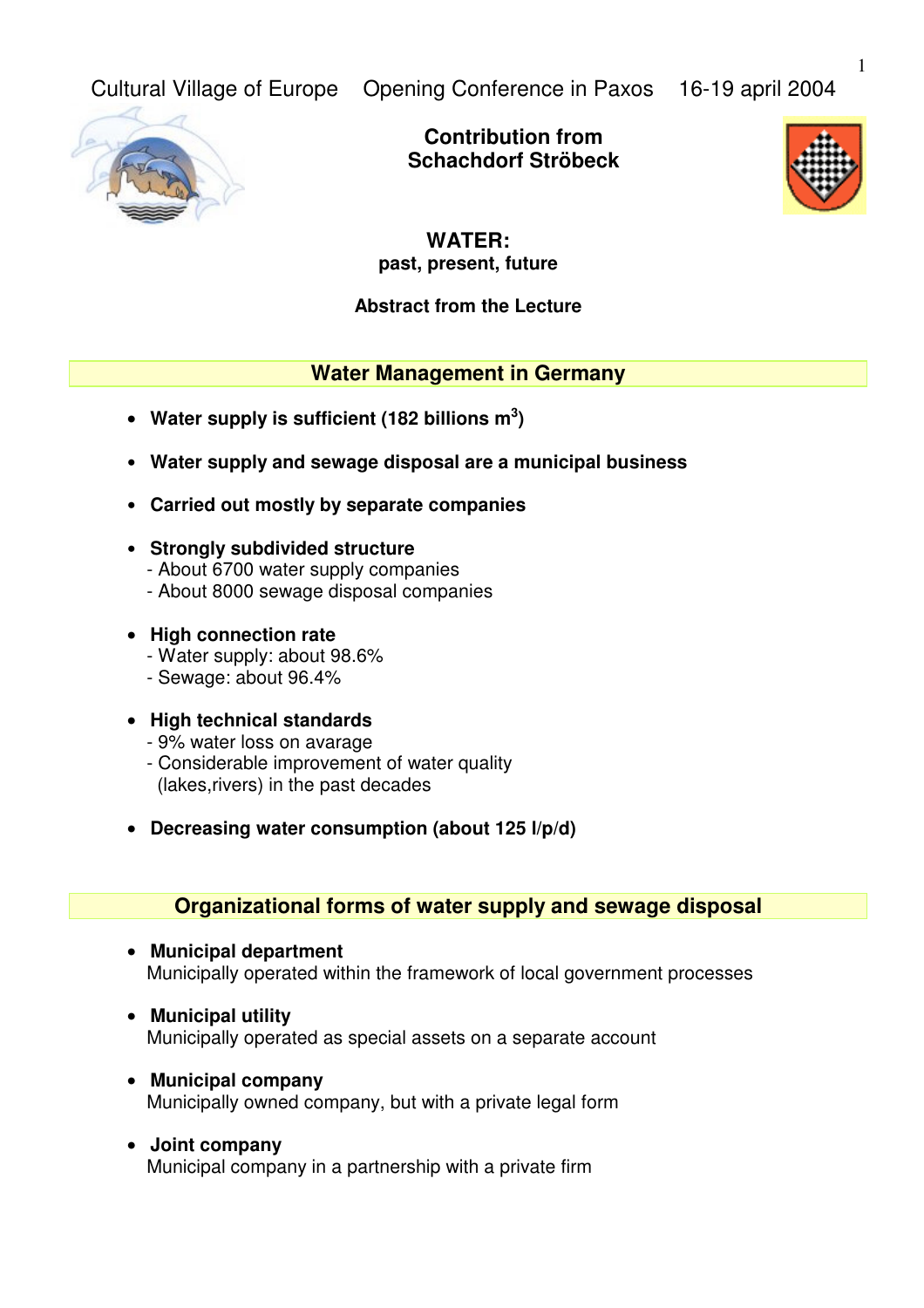- **Private-operated (BOO, BOOT, BOT, ...)** Assginment of plant operations to a private company, but the municipality remains responsible for task fulfilment
- **Management and service contract** Allocation of operations to a private company

### **Eastern German specifities**

- 16 state-owned water supply and sewage disposal works
- Low connection rate at central utilitites (instead: decentral house wells and sewage treatment tanks)
- High water consumption in industry and households
- High water losses due to outdated mains technology
- Water pollution due to insufficient sewage treatment
- Prices were not cost-covering **P** Steep price increase

### **GDR Today**

- 550 water supply companies, 1050 sewage disposal companies
- Connection rates >90% (compulsory connection and usage)
- Large drop in water consumption (about 90 liPid)
- Repair and extension of existing mains and plants
- Þ Noticeable improvement in water quality (lakes, rivers)
- 

# **Water supply in Schachdorf Ströbeck**

- **"Wasser- und Abwasserzweckverband Huy-Fallstein"**  (Association for the purpose of water and sewage management)
	- About 30 member municipalities
	- Share in decisions: Franchise in the assembly meeting
- **High investments in the past 10 years**
- • **Strong decline in the use of house wells for independent supply** -Increase in connection rate from 40% to 100%
- **Water is bought from Halberstadt city utilities**  (50% dam water, 50% ground water)
- **Good water quality**
- Water price:  $1,56 \in \text{/m}^3$  (incl. V A T)
- Municipality stabilizes water price by paying 20,45€/inhabitant/year
- • **Collection of contributions:** One-off connection fee of about 2000€ per house